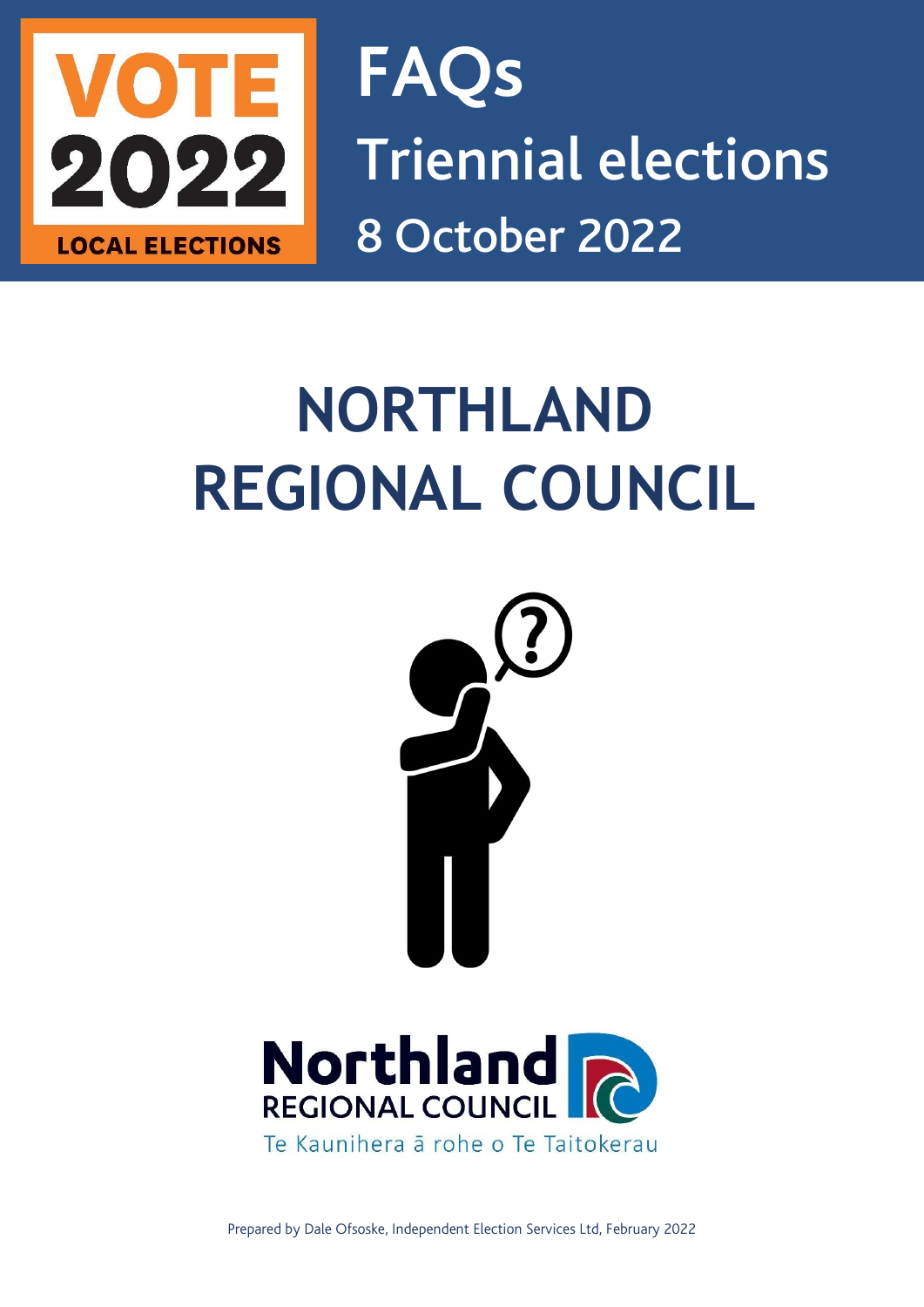## **Contents**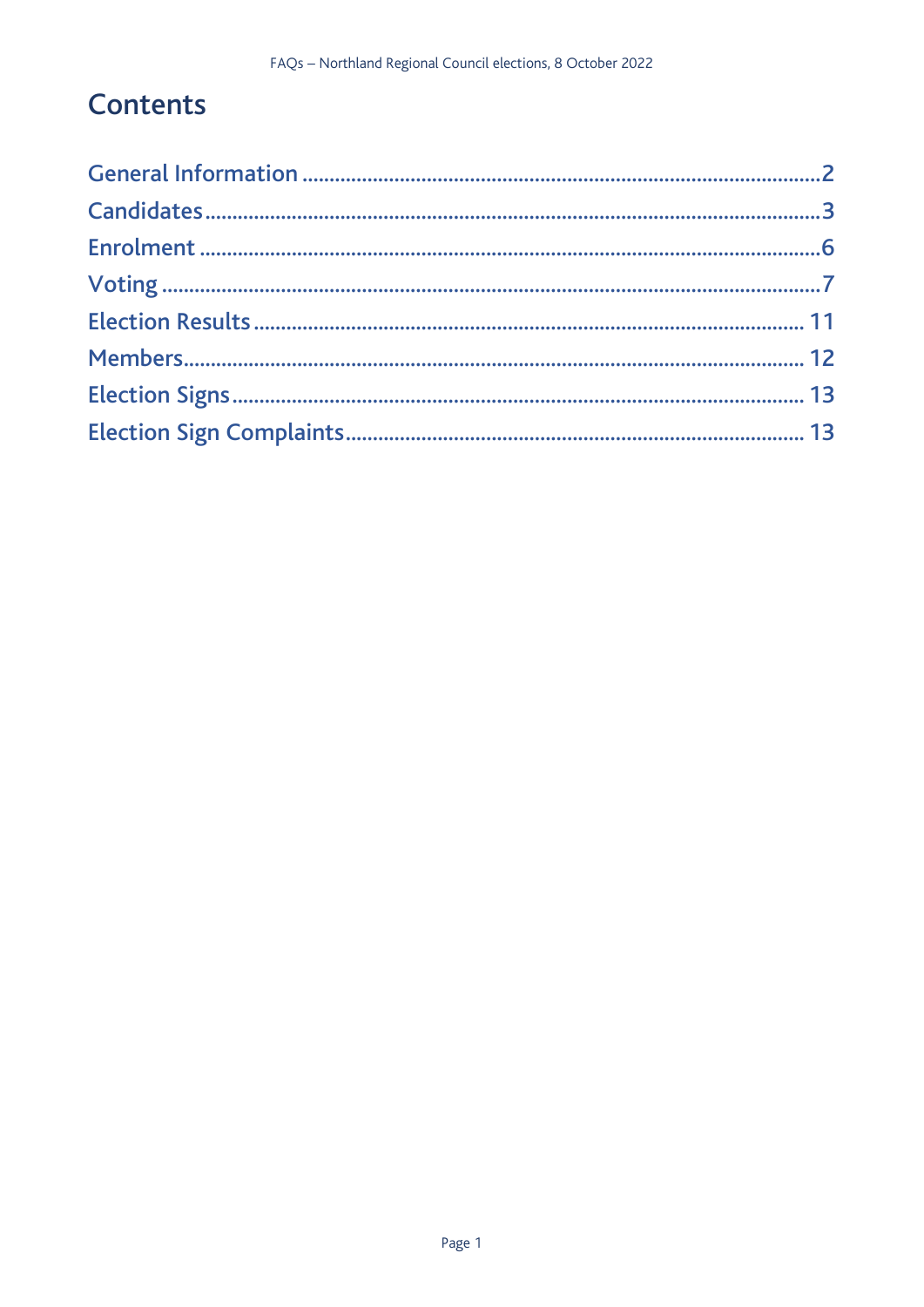Frequently Asked Questions

## Northland Regional Council elections

## General Information

#### Q1. What is a regional council?

A A regional council is one type of local authority and generally looks after region-wide issues rather than local issues.

> It is different from a territorial authority (which is either a city or district council), but there are no differences in the way that they generally operate.

#### Q2. What do regional councils do?

- A Regional councils' responsibilities include:
	- managing the effects of using freshwater, land, air and coastal waters
	- developing regional policy statements and issuing of consents
	- managing rivers, mitigating soil erosion and flood control
	- regional emergency management and civil defence preparedness
	- regional land transport planning and contracting passenger services
	- harbour navigation and safety, oil spills and other marine pollution.

#### Q3. How many regional councils are there?

A 11.

#### Q4. When is the next Northland Regional Council election?

A Election day is Saturday 8 October 2022 with voting closing at 12 noon. The voting period starts on Friday 16 September 2022.

#### Q5. Who is running the election?

A The Northland Regional Council's electoral officer has overall responsibility for the election, but the conduct of the election is undertaken by each constituent territorial authority's electoral officer.

The constituent territorial authorities are:

- Far North District Council
- Kaipara District Council
- Whangārei District Council.
- Q6. Who is the council's electoral officer and electoral liaison person?
- A Council's electoral officer is: Dale Ofsoske, Independent Election Services Ltd Electoral Office: Level 2, 198 Federal Street, Auckland Phone: or 0800 922 822 Email: dale.ofsoske@electionservices.co.nz

Council's electoral liaison person is: Christine Taylor, Governance Support Team Leader Northland Regional Council 36 Water Street, Whangārei Phone: 09 470 1224 Email: christinet@nrc.govt.nz

#### Q7. What type of electoral system is used?

A The FPP (first past the post) electoral system is used for the Northland Regional Council and one of its constituent territorial authorities (Whangārei District Council). The STV (single transferable voting) electoral system is used for two of its constituent territorial authorities (Far North District Council and Kaipara District Council).

> For a more detailed explanation of these electoral systems, refer Q59 and Q60.

#### Q8. What elections can we vote for?

A Electors will be able to vote for the councillors representing the constituency in which they live.

> Following the decision to establish Māori constituencies in 2021, Northland Regional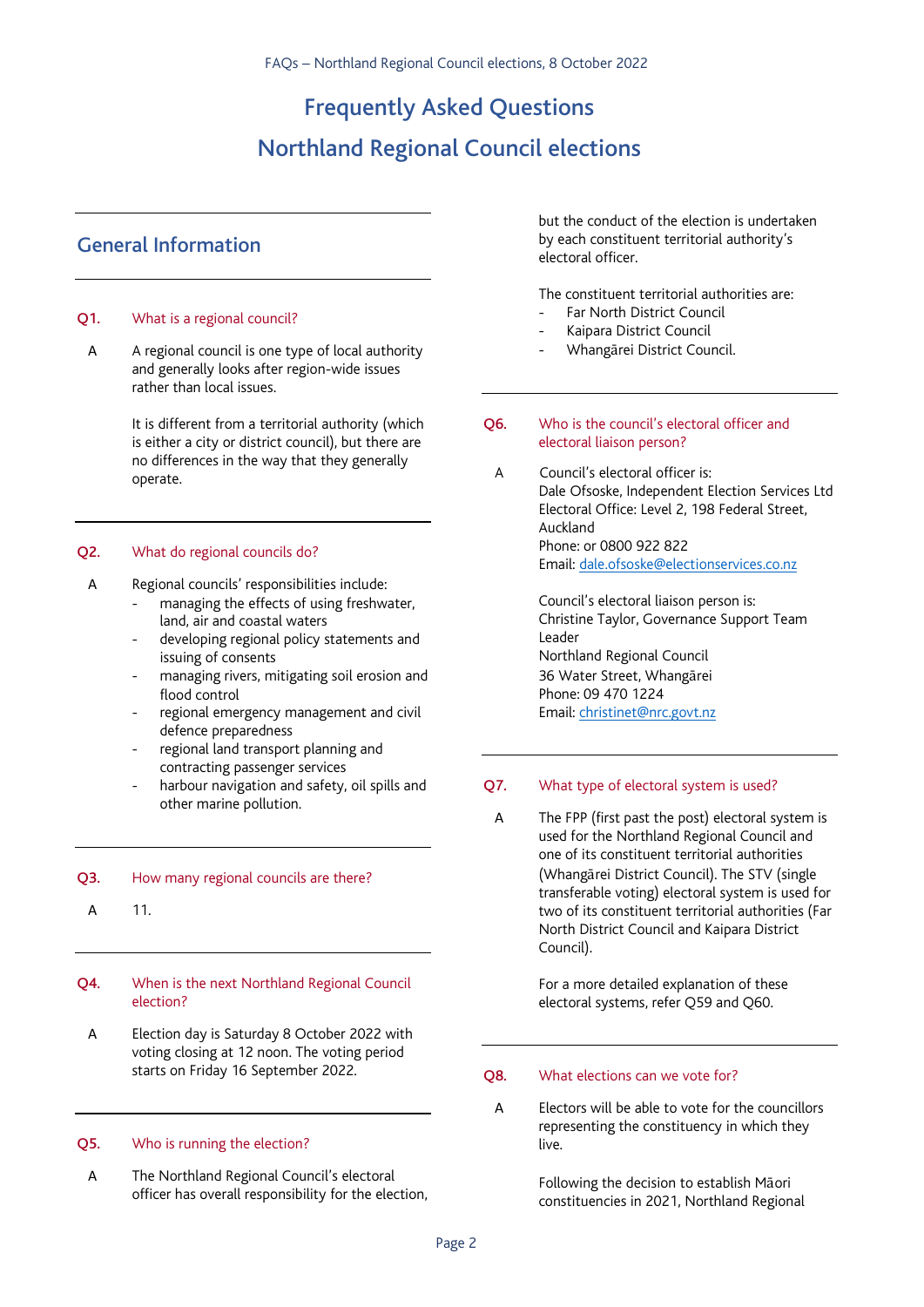Council undertook a representation arrangements review (review of constituencies, boundaries, number of elected members etc).

As a result of this, the current arrangements have been reviewed and changed to the following\* :

| Constituency                     | Councillors |
|----------------------------------|-------------|
| Far North General                |             |
| Bay of Islands-Whangaroa General |             |
| Kaipara General                  |             |
| Mid North General                |             |
| Coastal Central General          |             |
| Whangārei Central General        |             |
| Coastal South General            |             |
| Te Raki Māori                    |             |

\* subject to determination by the Local Government Commission, expected by 10 April 2022.

In addition, most electors will be voting for the respective territorial authority elections (mayor, councillors etc). There are no longer elections held for district health boards.

#### Q9. What is the difference between Māori and general constituencies?

A Māori constituency councillors are elected by those enrolled to vote on the Māori electoral roll. Similarly general constituency councillors are elected by those enrolled to vote on the general electoral roll.

#### Q10. What is the role of the chairperson and councillors?

A The chairperson is a councillor and is elected by the councillors following the election.

The role of the chairperson is:

- presides at council meetings
- attends and participates at meetings of committees and working parties
- reads agenda and other materials before meetings
- leads the council and co-ordinates council political activity
- speaks on behalf of the council
- represents the council on related organisations, where appointed
- attends and participates at conferences and seminars
- attends to complaints and enquiries from members of the public
- presides at civic ceremonies
- hosts visiting groups, including overseas delegations
- attends and speaks at local functions. sometimes opening them
- declares a state of civil defence emergency in the region if the need arises.
- A The role of the chairperson and councillors is:
	- participate in strategic and long-term planning for the whole region
	- develop policy across a wide range of activities and services
	- represent the region at functions as required
	- review and develop bylaws for the region
	- advocate on a wide range of issues
	- coordinate and form partnerships with other spheres of government and other agencies
	- participate in the appointment and performance review of the chief executive
	- act on all these matters within a legislative and regulatory framework
	- set a budget and rates
	- monitor the performance of the council organisation.

## Candidates

#### Q11. I want to be a candidate in these elections. What do I need to do?

A You must be a New Zealand citizen and your name must be on the Parliamentary Electoral Roll (anywhere in New Zealand).

> When lodging your nomination, proof of citizenship will be required (copy of passport, birth certificate, citizenship certificate).

You will need to have two electors enrolled on the Parliamentary Electoral Roll in the area you are standing for to nominate you – e.g. if you stand for the Coastal Central General Constituency, the nominators will need to be two electors enrolled on the general electoral roll for that constituency. (Note the candidate does not need to reside in the area in which they are standing but will need to disclose that fact in their candidate profile statement.)

Nominations open on Friday 15 July 2022. If you would like a nomination paper and candidate information handbook sent out, please contact the electoral office closer to this date. Nomination papers will also be available on the council's website (www.nrc.govt.nz) from 15 July 2022.

A candidate information booklet will be available in April 2022.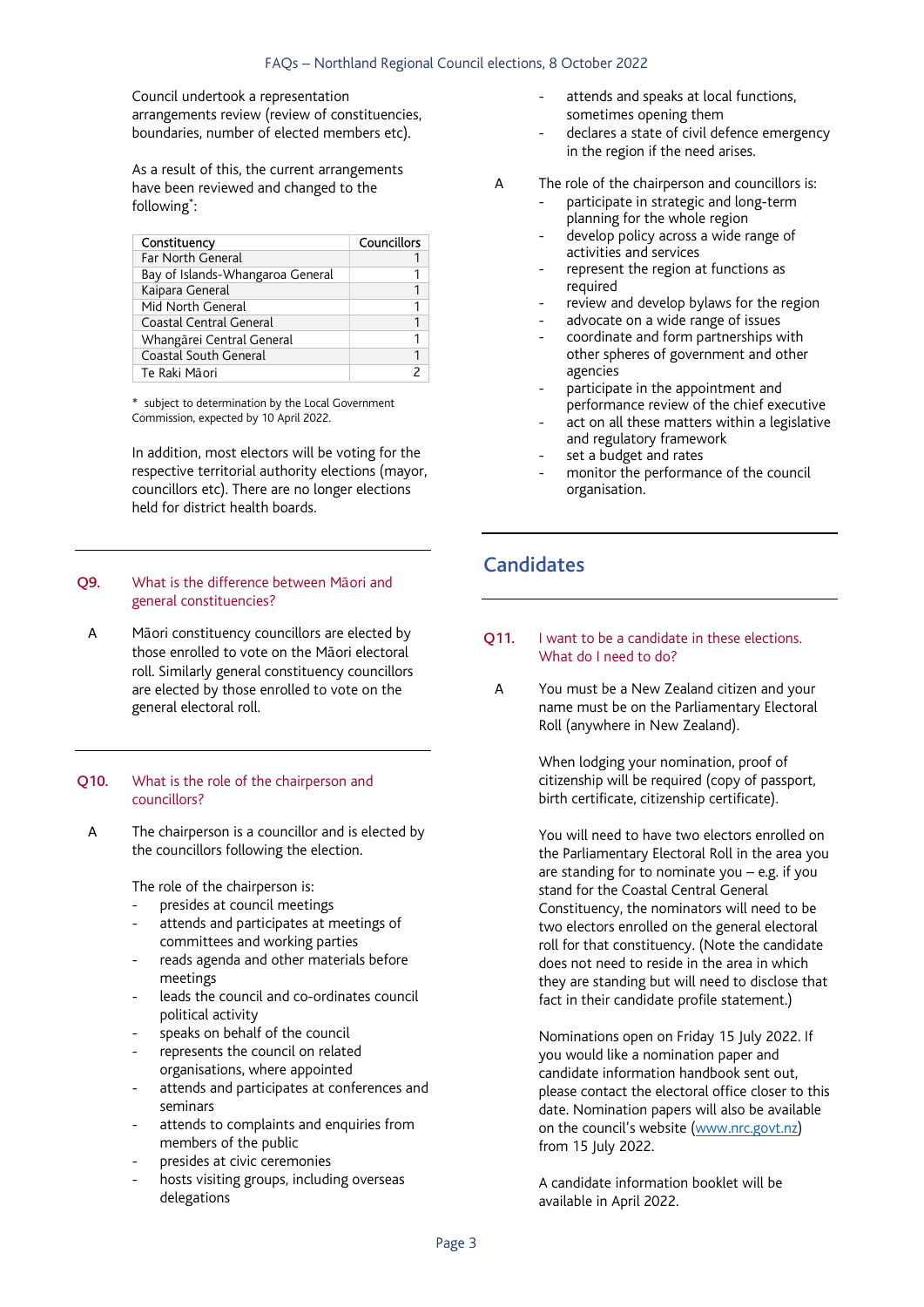Candidate campaigning can commence any time prior to the election (no time restriction), but any expenditure made, within or outside the three-month applicable period before election day, must be accounted for.

#### Q12. How much will it cost me to stand?

A You will need to pay a nomination deposit of \$200 GST inclusive. This deposit applies to each election you stand for.

> Your nomination deposit can be paid by electronic bank transfer, EFTPOS, credit card or cash. Cheques will not be accepted.

If you poll greater than 25% of the lowest polling successful candidate (for FPP elections) or more than 25% of the final quota as determined by the last iteration (for STV elections) you will receive your nomination deposit back.

#### Q13. What qualifications and experience do I need?

A Nothing formal. Elected members come from all walks of life and generally have a will/desire to serve the community.

> All (or some) of the following capabilities will be useful in the elected member role:

- quality decision-making
- political acumen
- leadership
- cultural awareness
- strategic thinking
- knowledge and understanding of the Northland Regional Council and local government
- communication and engagement
- relationship building and collaboration.

#### Q14. Does a criminal record affect a person standing as a council candidate?

A No, not for the Northland Regional Council elections.

#### Q15. How long is the term of the elected member?

A Three years.

#### Q16. Do I need to be resident in the area I am standing for?

A No, but you must be on the Parliamentary Electoral Roll (anywhere in New Zealand) and be a New Zealand citizen (by birth or citizenship ceremony). You will however need to disclose whether or not you reside in the area you are standing for in the candidate profile statement.

> The two people who nominate you must be on the relevant Parliamentary Electoral Roll within the area you are standing for.

- Q17. Do I need to be on the Māori electoral roll or of Māori descent if I am standing for election in the Māori constituency?
	- A No. To be eligible you must be a New Zealand citizen and your name must be on the Parliamentary Electoral Roll (anywhere in New Zealand).

You will need to be nominated by two electors whose names appear on the Māori electoral roll within the area of election for which you are standing.

Equally, if you are on the Māori electoral roll you can stand in a general constituency, and will need to be nominated by two electors whose names appear in the general electoral roll within the area of election for which you are standing.

#### Q18. How many positions can I stand for?

A You can stand for only one constituency of the Northland Regional Council.

> You cannot stand for both the Northland Regional Council and one of its constituent territorial authorities (Far North District Council, Kaipara District Council or Whangārei District Council).

#### Q19. Can I withdraw my nomination as a candidate?

A Only if it is withdrawn before the close of nominations. You cannot withdraw voluntarily after nominations have closed. If you decide to opt out, your name will still appear on the voting document. If you do change your mind and decide not to run for election after you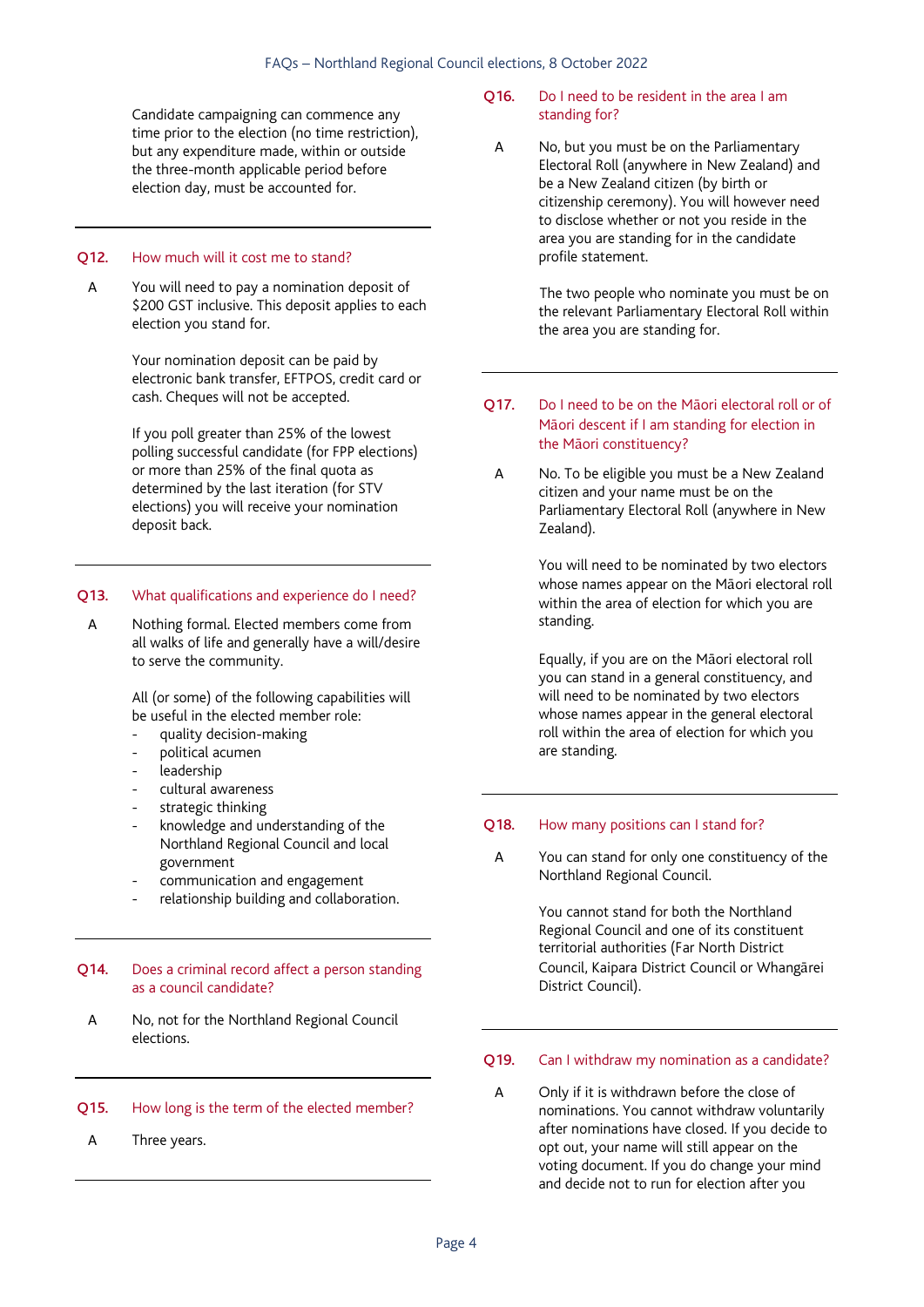have been nominated, let the electoral officer know who will talk through the issues with you.

However, if you become incapacitated with serious illness or injury and unlikely to be able to perform the functions and duties if elected to office, an application to withdraw your nomination on those grounds can be made. Verification from a doctor or a lawyer about your situation will be required. See the electoral officer if you need more information about this process.

#### Q20. What is a candidate profile statement?

A You may provide a candidate profile statement when you lodge your nomination. This is a statement of up to 150 words containing information about yourself and your policies and intentions if elected to office. The profile statement will be included in the voting packs that all electors receive.

> Your candidate statement can be submitted in both Māori and English, but the information contained in each language must be substantially consistent with the information contained in the other language. Each language has to be within a 150-word limit.

> In addition, your candidate profile statement must state whether or not your principal place of residence is in the area you are seeking election, e.g., 'My principal place of residence is in the Kaipara General Constituency', or 'My principal place of residence is not in the Kaipara General Constituency'. This is not part of the 150-word limit.

> Your profile statement must be true and accurate. The electoral officer is not required to verify or investigate any information included in your statement.

Your profile can include a recent passport size colour photograph.

See section 61 of the Local Electoral Act 2001 for more information.

#### Q21. How much can I spend on my campaign?

A There is a limit on what you can spend on your campaign and it relates to the population of the area you are standing for.

 The maximum amount that can be spent by a candidate cannot exceed the limits set out below:

| Local government area | Expenditure |
|-----------------------|-------------|
| population            | limit       |
| Up to 4,999           | \$3,500     |
| $5,000 - 9,999$       | \$7,000     |
| $10,000 - 19,999$     | \$14,000    |
| 20,000 - 39,999       | \$20,000    |
| $40,000 - 59,999$     | \$30,000    |
| 60,000 - 79,999       | \$40,000    |
| 80,000 - 99,999       | \$50,000    |
| 100,000 - 149,999     | \$55,000    |
| 150,000 - 249,999     | \$60,000    |
| 250,000 - 1,000,000   | \$70,000    |
| 1,000,000 or more     | \$100,000*  |

\* plus 50 cents for each elector.

As an indication, the population (estimated as at 30 June 2020) for each constituency and respective expenditure limits are:

| Constituency      | Population | Limit    |
|-------------------|------------|----------|
| Far North General | 21,500     | \$20,000 |
| Bay of Islands-   | 21,100     | \$20,000 |
| Whangaroa General |            |          |
| Kaipara General   | 19,900     | \$14,000 |
| Mid North General | 20,300     | \$20,000 |
| Coastal Central   | 20,800     | \$20,000 |
| General           |            |          |
| Whangārei General | 22.300     | \$20,000 |
| Coastal South     | 21,000     | \$20,000 |
| General           |            |          |
| Te Raki Māori     | 47.610     | \$30,000 |

Please note that any expenditure made by a candidate for an election campaign is funded by the candidate and is not refundable by the council to the candidate.

All candidates are required to lodge an electoral donations and expenses return within 55 days after the day on which the successful candidates are declared to be elected (by 7 December 2022).

If a candidate is outside New Zealand on this day, the return must be filed within 76 days after election result day.

If a return is not submitted within the required time period, the non-return will be advised to the New Zealand Police for enforcement.

The return needs to be received before a candidate nomination deposit is refunded if appropriate.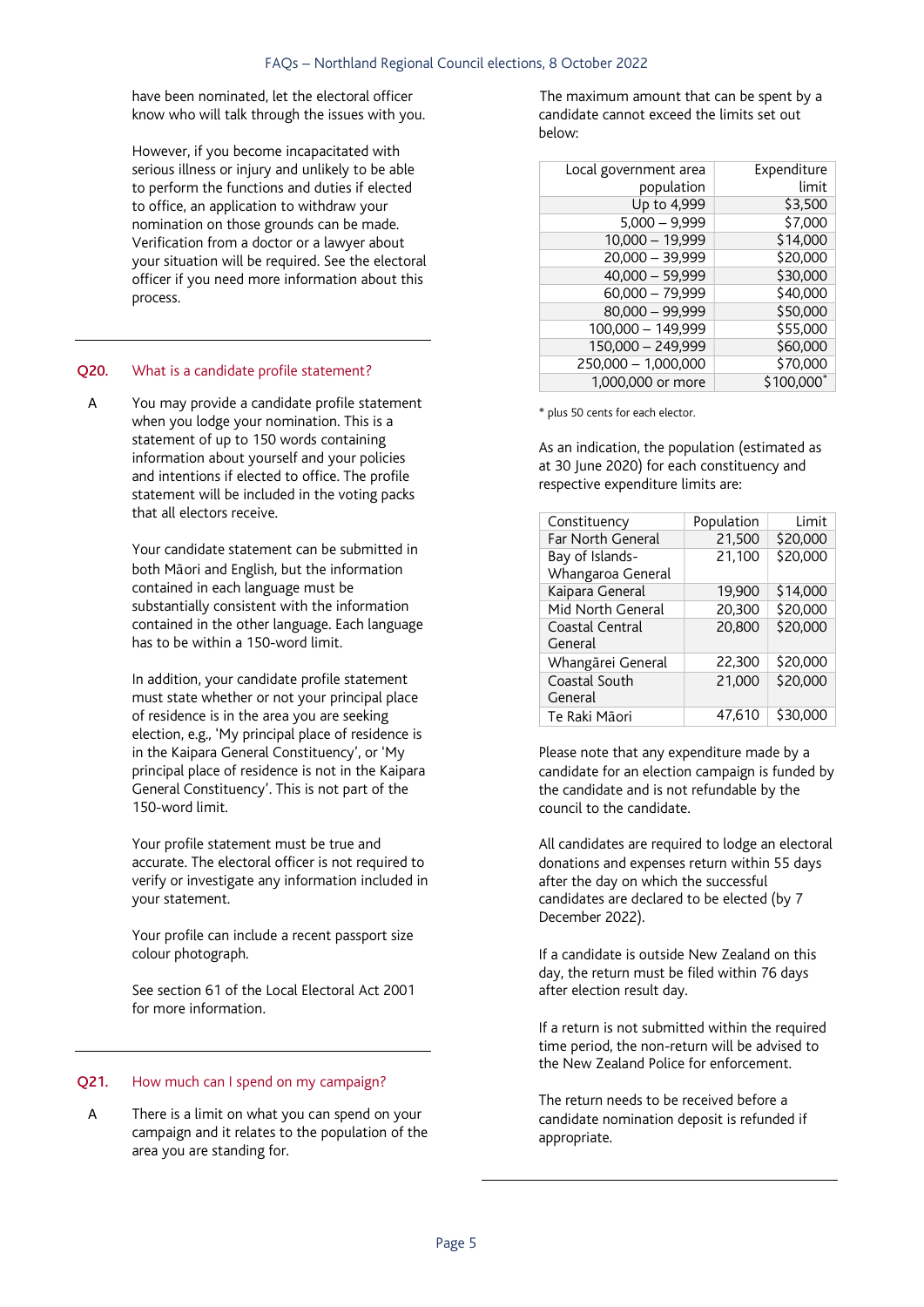#### Q22. Can I raise campaign funds from donations and can I claim expenses?

A Yes, you can raise funds and claim expenses from your campaign. There is very specific legislation about donations and expenses which you need to abide by.

> See the electoral officer if you need more information.

#### Q23. When is the campaign period?

- A Election campaigning can start at any time and continue up to and including election day.
- Q24. Can people already elected onto council use council resources to campaign?
- A No, elected members cannot use council resources for their campaigns.

#### Q25. Are there any rules about using social media?

A Yes. Councils have policies or guidelines for web and social media use related to campaigning. They will not permit council social media pages to be used by anyone (candidates or members of the public) for electioneering or campaigning in the three months before election day. Councils monitor their websites and take down any campaign related posts.

#### Q26. Can I help people vote or collect their voting documents to send in?

A No, candidates or their assistants should not collect voting documents from electors. Each elector should post or deliver their own voting document to the electoral officer.

> It is an offence (carrying a fine of up to \$5,000 if convicted) to interfere in any way with an elector with the intention of influencing or advising the elector as to how he or she should vote. Candidates and their assistants should be mindful of this particularly if campaigning occurs in facilities such as rest homes or hospitals.

#### Q27. When do nominations close?

A Nominations close at 12 noon Friday 12 August 2022.

It is strongly recommended that candidates do not to leave lodging their nomination until the last day, as to do so may mean having to queue and should there be an error with the nomination, little time to have it corrected.

### Enrolment

#### Q28. Where can I view the electoral roll that will be used for this election?

A The preliminary electoral roll is compiled by each constituent territorial authority and will be available for public inspection for a one-month period from Friday 15 July 2022 to Friday 12 August 2022.

> The preliminary electoral roll for each constituent territorial authority will be available for inspection at:

- Northland Regional Council offices, 36 Water Street, Whangārei
- each constituent territorial authority office
- each constituent territorial authority library.

The availability of above locations is subject to any COVID-19 restrictions in place. Should any COVID-19 restrictions be in place, refer to the council's website.

#### Q29. How do I enrol to vote in these elections?

- A Is this your main place of residence?
	- Yes Have you lived at your current address for

more than one month?

Yes

Are you on the Parliamentary Electoral Roll at your current address in the Northland Regional Council area? Yes

 You will automatically appear on the relevant constituent territorial authority electoral roll that is used for these elections.

Or

- A Is this your main place of residence?
	- Yes

Are you on the Parliamentary Electoral Roll at an address in the Northland Regional Council area? ▶ No or Don't Know

Page 6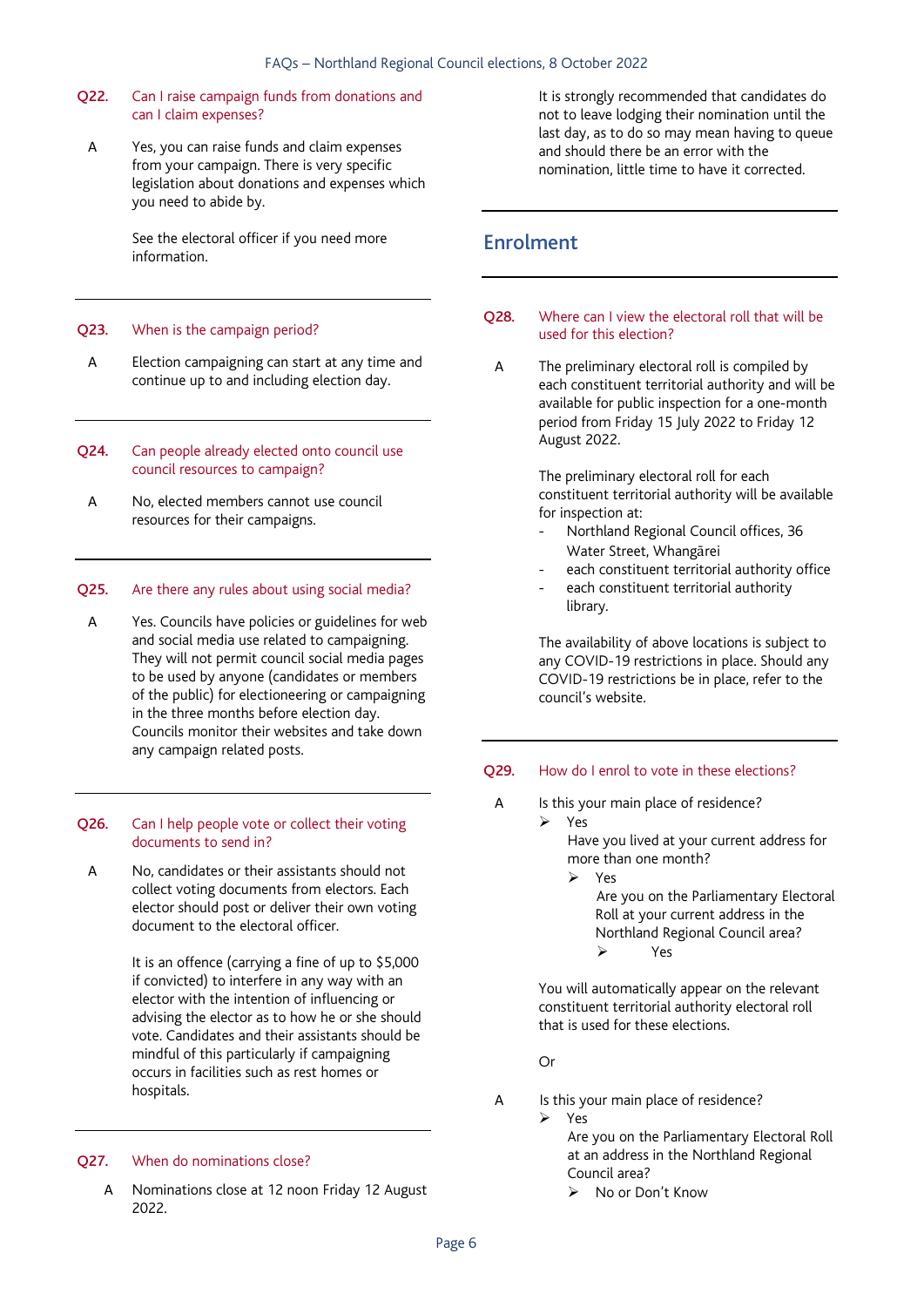#### FAQs – Northland Regional Council elections, 8 October 2022

You need to complete an enrolment form for this. You can either:

- enrol online at www.vote.nz
- ring 0800 36 76 56 send your name and address to Freetext 3676
- download a form at www.vote.nz
- pick a form up at your local New Zealand Post agency.
- A Is this your main place of residence?
	- $\triangleright$  No
		- Are you on the Parliamentary Electoral Roll at an address in another region?
		- Yes

 If you own a property in this region and it is not your main residence you may be able to enrol as a non-resident ratepayer elector on the relevant constituent territorial authority's electoral roll. (Refer to ratepayer enrolment advice in Q35 below).

#### Q30. I am a student and spend my time in different places. Where should I enrol?

A You should enrol where you spend the greater part of your time.

#### Q31. I am a New Zealand Māori; do I need to enrol on the Māori roll?

A Not necessarily. If you are enrolling for the first time you can decide whether you want to go on the Parliamentary Māori Electoral Roll or the Parliamentary General Electoral Roll by signing the appropriate panel on the parliamentary elector enrolment form.

> However, if you have already made that choice you will have to wait until the next Māori Option period to change, which occurs following the next census, likely in 2023.

If a person is enrolled on the Māori Electoral Roll, that person will be able to vote for the Māori constituency councillors. If a person is enrolled on the General Electoral Roll, that person will be able to vote for the respective general constituency councillor.

#### Q32. How do I know whether I am enrolled?

A The Electoral Commission will be undertaking a roll update campaign at the beginning of July

2022 for the Parliamentary Electoral Roll which forms the basis of the electoral roll for the Northland Regional Council elections. If you do not receive a letter in the post during early July 2022 the chances are you are not enrolled, or your details are incorrect. You will then need to complete a Parliamentary Electoral Roll enrolment form.

You can check to see if you are enrolled at www.vote.nz or by phoning 0800 36 76 56.

#### Q33. I turn 18 on election day. Can I vote?

A Yes, but you need to make sure you have enrolled which you can do provisionally from the age of 17 and it automatically changes when you turn 18.

> You will also need to apply for a special vote during the voting period (Friday 16 September 2022 to 12 noon, Saturday 8 October 2022).

For special vote availability, see Q50.

- Q34. We own a business in the Northland Regional Council area and pay rates, but we don't live in the Northland Regional Council area – do we get a say in the Northland Regional Council elections?
	- A Yes, subject to being eligible as a non-resident ratepayer elector and becoming enrolled on the relevant constituent territorial authority's electoral roll.

A non-resident ratepayer enrolment form is available from each constituent territorial authority's website:

- Far North District Council www.fndc.govt.nz
- Kaipara District Council www.kaipara.govt.nz
- Whangārei District Council www.wdc.govt.nz
- Or by phoning the electoral office on 0800 922 822.

 The non-resident ratepayer enrolment form should be returned to the relevant constituent territorial authority's electoral officer by 12 August 2022 and no later than 7 October 2022 in order to vote.

If it is after Friday 12 August 2022, a special voting document will need to be requested and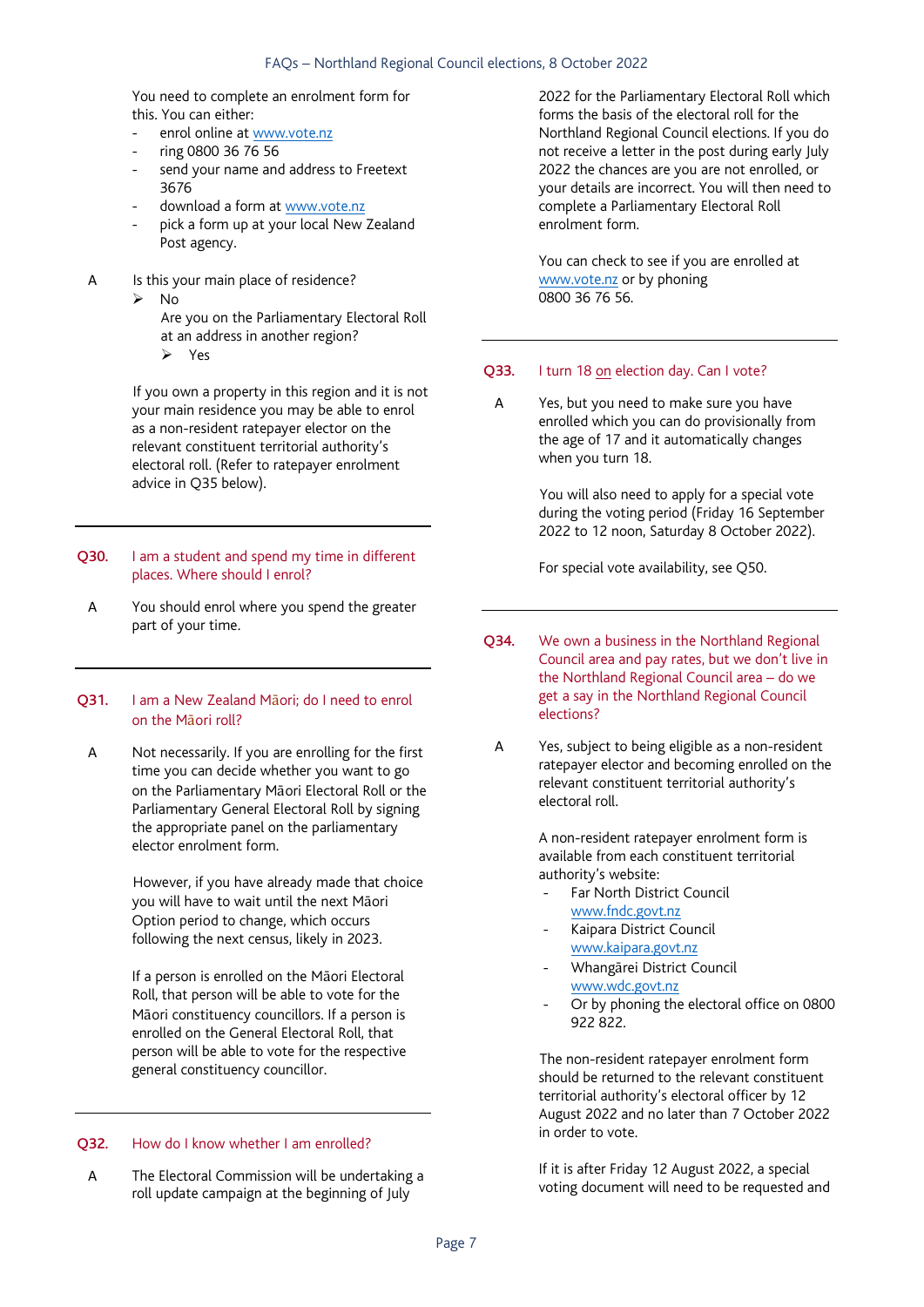will be issued on 16 September 2022, the start of the voting period.

For special vote availability, see Q50.

- Q35. I own a property in the Northland Regional Council area, but it is not my fulltime residence. How do I get on the ratepayer electoral roll?
- A Is your name on the rates notice? Yes

 You may be eligible to be on the ratepayer electoral roll.

A non-resident ratepayer enrolment form is available from each constituent territorial authority's website:

- Far North District Council www.fndc.govt.nz
- Kaipara District Council www.kaipara.govt.nz
- Whangārei District Council www.wdc.govt.nz
- Or by phoning the electoral office on 0800 922 822.

This should be returned to the electoral officer or an electoral official by 12 August 2022 and no later than 7 October 2022 in order to vote.

If it is after Friday 12 August 2022, a special voting document will need to be requested and will be issued on 16 September 2022, the start of the voting period.

 If it is easier, you can call at a special voting venue during the voting period (Friday 16 September 2022 to 12 noon Saturday 8 October 2022) and complete the ratepayer enrolment form and have your special vote at the same time.

For special vote availability, see Q50.

 In no case does this allow you to have two votes at an election.

A Is your name on the rates notice?  $\triangleright$  No

> You may not be eligible to be on the ratepayer electoral roll. Contact the electoral office on 0800 922 822.

## Voting

- Q36. Is it a postal vote and will I be sent my voting documents in the mail?
	- A All local authority elections will be conducted by postal vote. Voting documents will be delivered by NZ Post between Friday 16 September 2022 and Wednesday 21 September 2022.

There is no online voting option available.

- Q37. I got my voting document but my partner didn't receive theirs.
	- A Is it before Wednesday 21 September 2022 and I believe I am correctly registered on electoral roll? Yes

 Please wait until the mail has been delivered on Wednesday 21 September 2022. If your voting document is not received, then please call the electoral office on 0800 922 822.

A Is it after Wednesday 21 September 2022 and I believe I am correctly registered on electoral roll?

Yes

You will need to apply for a special vote – for special vote availability, see Q50.

A Is it after Wednesday 21 September 2022 and I believe I am not correctly registered on electoral roll?

 $\triangleright$  No

 You will need to complete a Parliamentary Electoral Roll enrolment form. These are available at any New Zealand Post agency, or you can enrol online at www.vote.nz or ring 0800 36 76 56 or send your name and address to Freetext 3676.

 You will also need to apply for a special vote – for special vote availability, see Q50.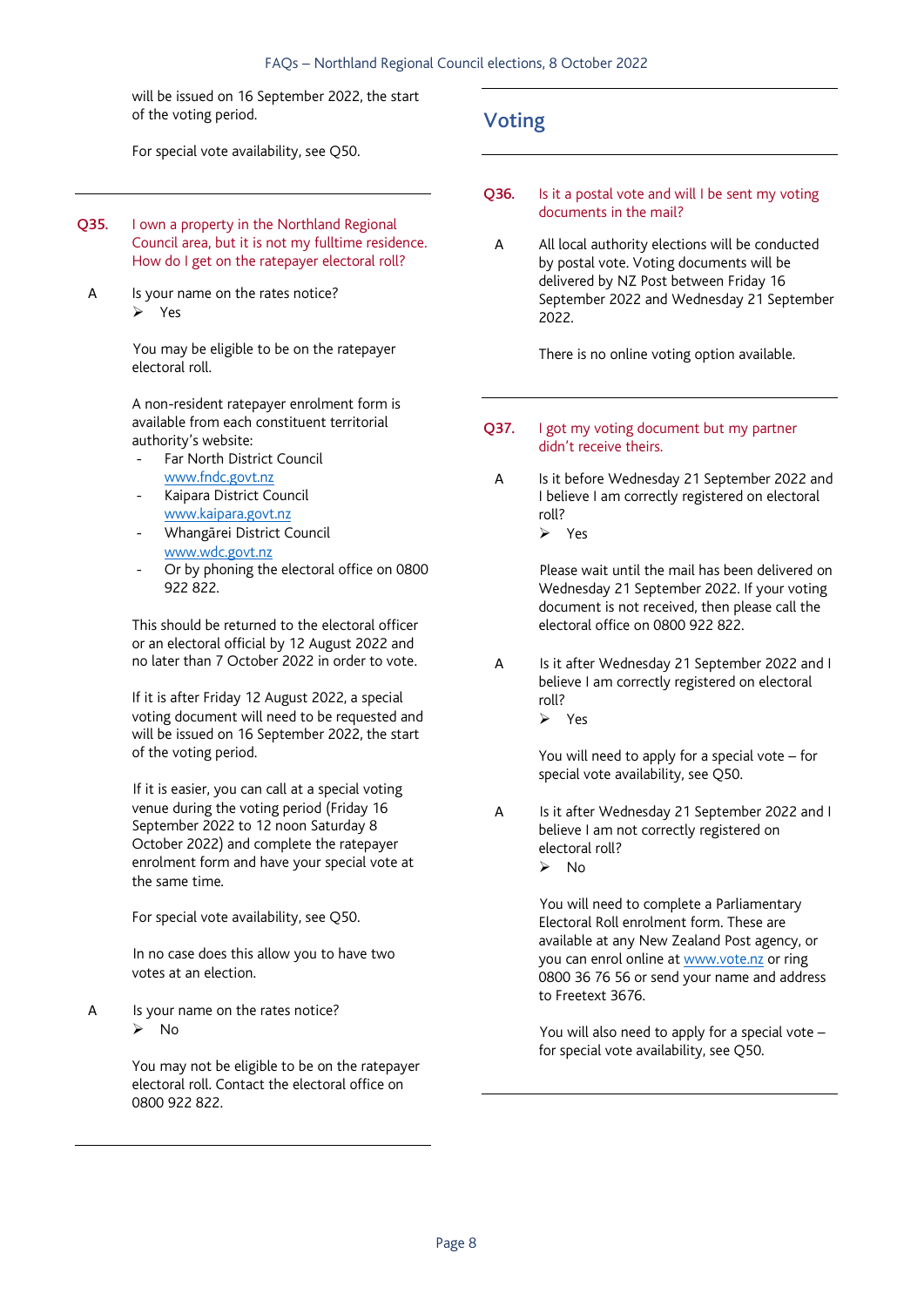- Q38. I didn't get my voting document, so I called and got a special vote. Now I have two voting documents. Which one should I use?
- A Use the original one and destroy the special vote.
- **Q39.** I received a voting document for a member of my family (e.g. child, parent) and have Power of Attorney for that person. Can I vote for that person?
- A No Power of Attorney does not apply to voting for that person.
- Q40. I received a voting document for a member of my family (e.g. child, parent) who does not live here. What should I do with the voting document?
	- A If they are overseas, you could post it to the person or destroy it if that is not practicable.

 If they are for an elderly parent who is incapable of voting, please destroy it by ripping/cutting it up. You cannot vote on their behalf unless instructed by them.

- Q41. I received a voting document that does not belong to me and I don't know this person or where this person has gone.
- A Write GNA (Gone No Address) on the envelope and put it back in the mail.
- Q42. What is that barcode that I can see through the return envelope or on the front of the voting document?
- A It is a legal requirement to scan the barcode to mark the electoral roll that you have returned your vote so we can ensure that we do not receive two votes from the same person.

#### Q43. How do you ensure the secrecy of my vote?

A Returned envelopes containing a voting document cannot be opened until there is a JP present. The JP is required to sign off that the processes used by the electoral officer meet the legal requirements.

 Note that the voter's name is not shown on the voting document.

 When the envelope is opened the only thing the electoral office is looking for is that the vote for each election is valid.

This means that for FPP elections we are making sure that the voter's intention is clear and the voter has not ticked or marked more than the number of candidates than there are vacancies.

For STV elections we make sure that no preference numbers are used more than once or omitted (e.g. 1, 2, 3, 3, 4, 5) and that there is always a number 1 marked against a candidate's name. It should be like this: 1, 2, 3, 4, 5 etc. in numerical order up to as many preferences as the voter wishes to vote for.

#### Q44. Do I have to vote? I don't know any of these candidates.

A No, you don't have to vote, but we do encourage you to vote and exercise your democratic right.

> You don't have to vote for all candidates or for all elections. But your vote is important because the people elected will be responsible for making decisions about what happens in your community for the next three years.

To help you get to know about the candidates:

- there may be candidate meetings being held in your community if you wish to go and hear what policies the different candidates are advocating for
- there is a candidate profile booklet that comes with the voting document in which there is a photo and a statement from each candidate. This information will also be available on the council's website (www.nrc.govt.nz) after nominations close (expected 19 August 2022)
- candidates may have their own website, social media page(s), advertise in local newspapers or send out information to letterboxes in your area
- local media are likely to cover information about the election.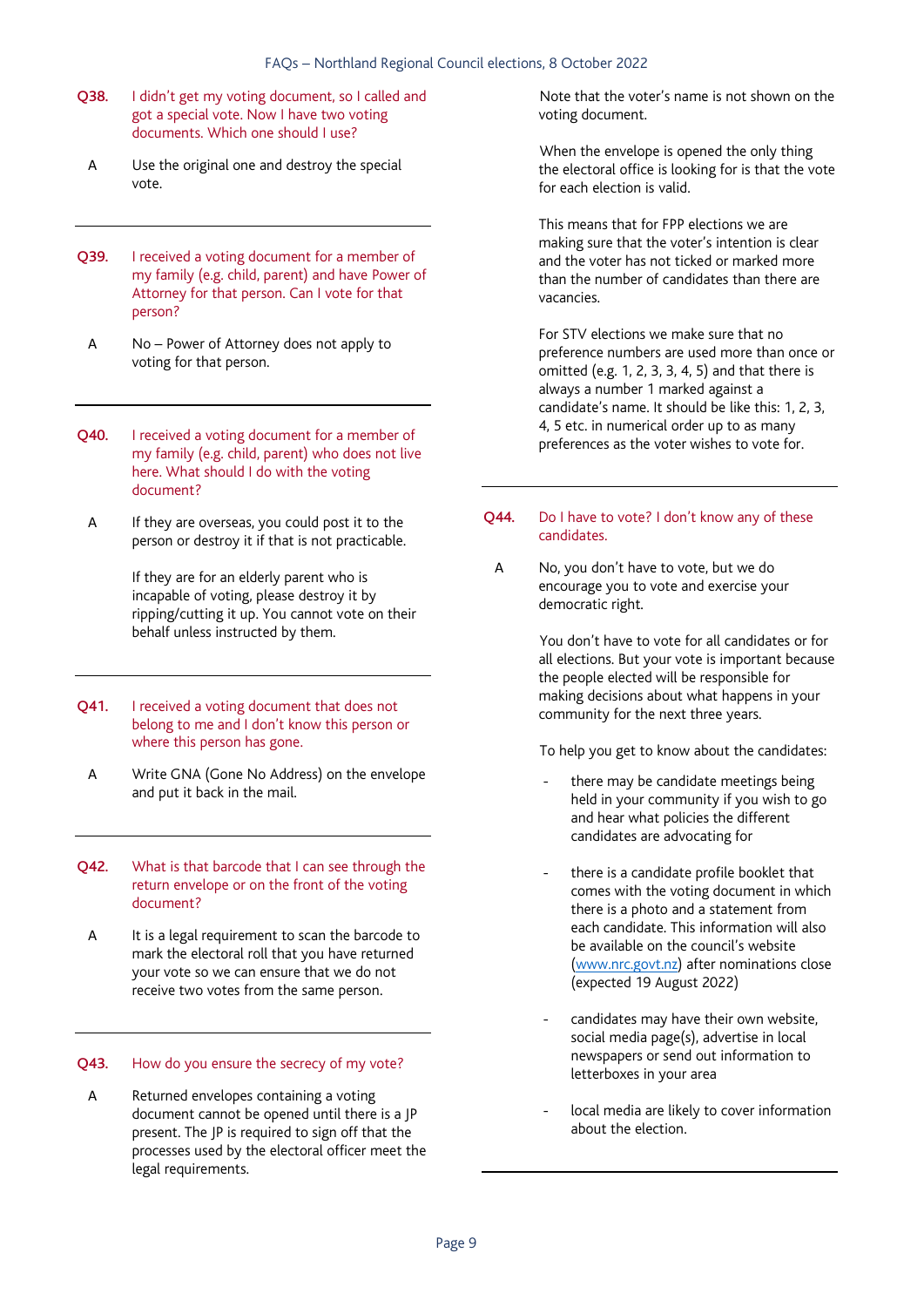#### Q45. Do I have to post my voting document back?

A You can post it but make sure you have it in the mail by Tuesday 4 October 2022 to make sure it gets back to us in time (by 12 noon Saturday 8 October 2022).

> However, you can also hand deliver your voting document to a ballot box during the voting period (Friday 16 September 2022 to 12 noon Saturday 8 October 2022).

For ballot box locations see Q50.

#### Q46. I have lost my return envelope.

A You can use an envelope of your own and put the return address and Freepost number on it. (You will not need to put a stamp on the envelope if you write the Freepost number on the envelope and post it in New Zealand.)

> Freepost number 4710 The Electoral Office Northland Regional Council PO Box 5135 Victoria Street West Auckland 1142

- Q47. I am on the Unpublished Parliamentary Roll and I want a special vote.
- A You will need to apply for a special vote for special vote availability, see Q50.
- Q48. I didn't receive my voting document; how do I obtain a special vote?
- A Are you on the Parliamentary Electoral Roll for the address you want to vote for?  $Y_{\text{P}}$

 You will need to apply for a special vote – for special vote availability, see Q50.

A Are you on the Parliamentary Electoral Roll for the address you want to vote for? No/Don't Know

> If you are not enrolled or not enrolled correctly on the Parliamentary Electoral Roll, you will need to complete an enrolment form for this. You can pick one up at any New Zealand Post agency, or you can enrol online at www.vote.nz or ring 0800 36 76 56 or send your name and address to Freetext 3676. This form needs to be

with the Registrar of Electors before close of business Friday 7 October 2022.

You will need to apply for a special vote – for special vote availability, see Q50.

- Q49. I spoiled my voting documents/I have made a mistake on my documents. What can I do?
	- A If you can amend it so that your voting intention is clear, then do so.

 If necessary, we can issue you with a special voting document (for special vote availability, see Q50), but this will take time and require you to complete a declaration.

#### Q50. Where can I have a special vote?

A Special votes can be obtained from the following constituent territorial authority offices:

Far North District Council

- Council's Main Office, 5 Memorial Avenue, Kaikohe
- Kaitāia Service Centre, Te Ahu, Corner Matthews Avenue and South Road, Kaitāia
- Kerikeri Service Centre, 60 Kerikeri Road, Kerikeri

Kaipara District Council

- Council's Main Office, 42 Hokianga Road, Dargaville
- Mangawhai Service Centre, Unit 6, The Hub, 6 Moleswoth Drive, Mangawhai

Whangārei District Council

- Customer Services, Forum North, 7 Rust Avenue, Whangārei
- Ruakākā Service Centre, 9 Takutai Place, Ruakākā.

The availability of above locations is subject to any COVID-19 restrictions in place. Should any COVID-19 restrictions be in place, refer to the council's website.

You can also call the electoral office on 0800 922 822.

#### Q51. I am going away and will not be here when the voting documents are posted out.

A You will need to apply for a special vote – for special vote availability, see Q50.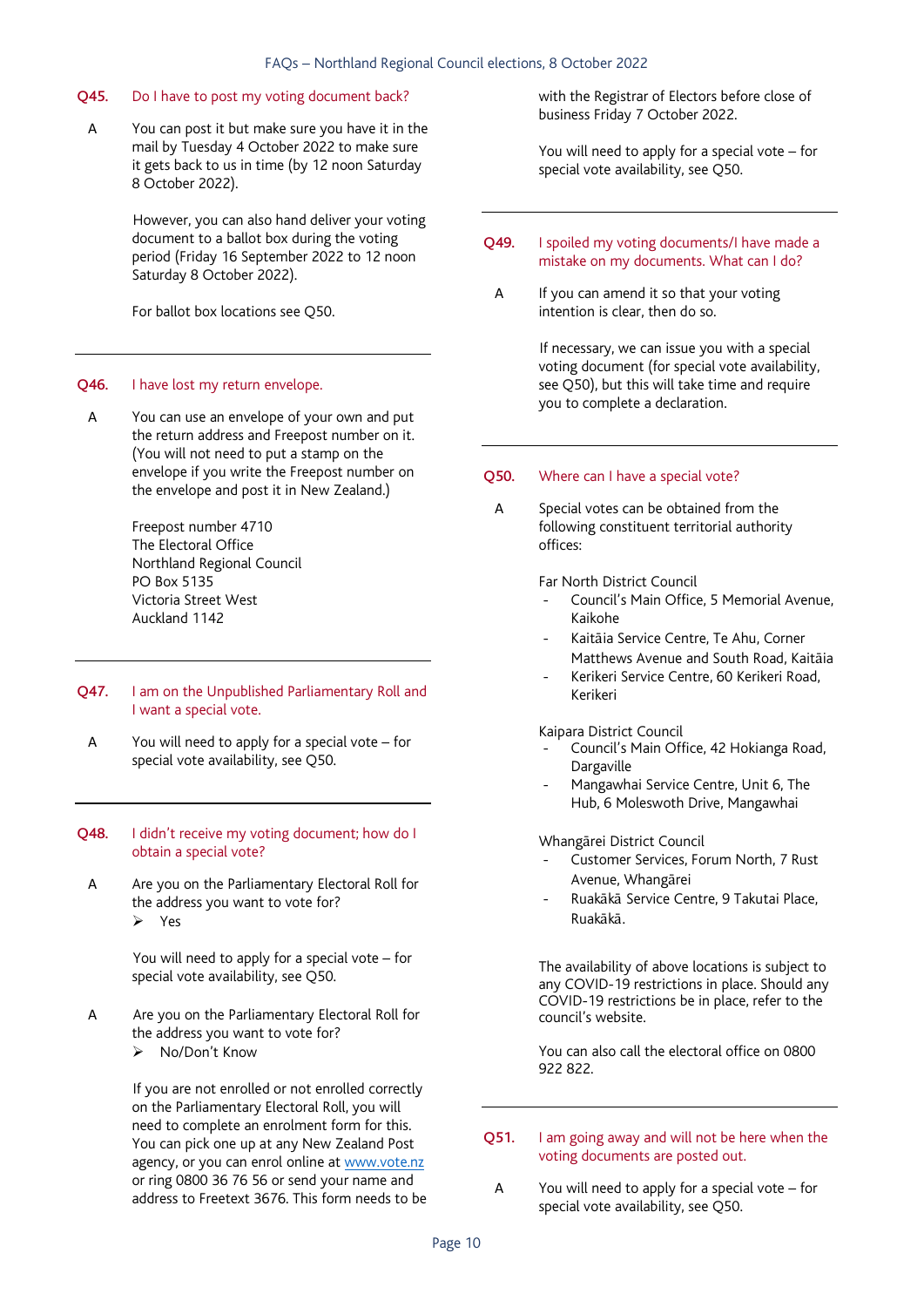This will be issued on the 16 September 2022, the start of the voting period.

- Q52. Do I have to vote for all the candidates for any election? If I don't vote for all the candidates or all the elections on my voting document, will all my votes be informal?
	- A Under FPP you can vote for as many candidates as you want to but not more than the number of positions available on the voting document. So, if you are electing one councillor then you can vote for only one candidate. Remember, for FPP you tick the candidate you want to elect.

 With STV you can vote for all or as many candidates as you wish but these must be in order of your preference and no number can be repeated. Remember for STV, you rank the candidates you want to elect from number 1 onwards.

 You can decide not to vote for one or more of the different elections on your voting document. This does not invalidate votes for other elections on your voting document.

- Q53. Why can't I vote for a certain candidate who is standing for a different constituency or other election?
	- A You can only vote for the elections relevant to the area in which you live or the electoral roll you are on.

You cannot vote for a candidate who is standing for example in another constituency because you are not an elector of that other constituency.

Similarly, you cannot vote for a candidate who is standing in a general constituency if you are on the Māori electoral roll and voting for the Māori constituency.

- Q54. My partner's document and mine are different and there are more/less things to vote for. Why is the list of candidates different?
- A You will need to call the electoral office on 0800 922 822.

#### Q55. I have received two voting documents.

- A You will need to call the electoral office on 0800 922 822.
- Q56. Do all the staff working on the election know who I voted for?
- A No, your vote remains secret under the required separate roll scrutiny and vote counting procedures.
- Q57. Can I help someone fill out their voting document?
	- A Under the Local Electoral Act 2001, you cannot interfere or influence any person as to how they can vote.

 If authorised by a voter who is physically impaired, visually impaired or for whom English is a second language, a person can assist them to vote as directed by the voter.

#### Q58. What happens to all the voting documents after the elections?

A They are delivered to the Whangārei District Court and kept for 21 days so that the court can access them should there be any application for a recount or petition for inquiry.

> After 21 days, the court is responsible for destroying them.

#### Q59. What is FPP and how do I vote in an FPP election?

A FPP stands for first past the post voting system and is used for the Northland Regional Council and the Whangārei District Council elections.

> The candidate or candidates that gets the most votes wins.

You should mark those you want to vote for with a tick in the circle. Do not vote for more than the number of candidates shown in the instructions.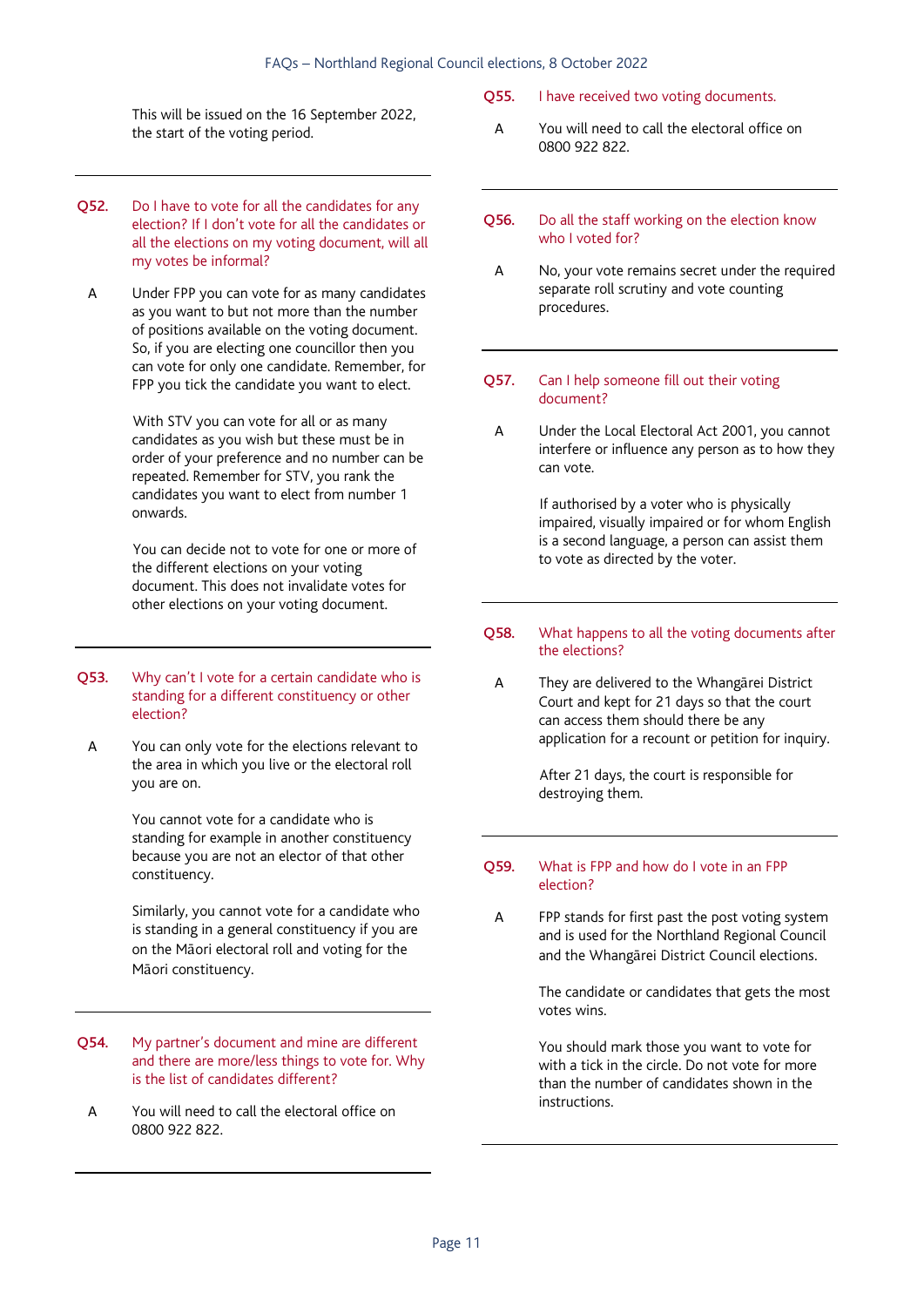#### Q60. What is STV and how do I vote in and STV election?

A STV stands for single transferable voting and is used for the Far North District Council and the Kaipara District Council elections.

> STV is a preferential system of voting where you can rank as few or as many candidates as you like. It is a single vote which can be transferred between candidates to ensure the vote contributes to the election of at least one candidate and is not wasted. If a popular candidate does not need all the votes he or she receives, a proportion is transferred to the voter's next preference. On the other hand, if a candidate is not popular and receives few votes, those votes are transferred to a voter's next preference.

 For more information about STV, go to www.stv.govt.nz

 To exercise a STV vote, start by writing the number 1 in the box next to the candidate you most want to be elected. Write the number 2 next to your second most preferred candidate and so on 3, 4, 5 etc.

 You can write as many preferences or as few as you like up to however many candidates are standing for that election.

 You must write the number 1 for your vote to be counted.

 Do not write the same number more than once, e.g. 1, 2, 3, 3, 4, 5 and do not miss a number from your preferences e.g. 1, 2, 4, 5.

## Election Results

#### Q61. When will we know the results of the election?

A Progress results will be announced as soon as practicable on the afternoon of Saturday 8 October 2022.

> Preliminary results will be announced on the morning of Sunday 9 October 2022, once all votes received at constituent territorial authority offices (up until 12 noon on election day) have been delivered to the electoral office in Auckland and processed.

 The official results will be announced when special votes have been checked and included in the final results, expected to be Thursday 13 October 2022.

#### O62. How will I find out?

Candidates:

A Progress and preliminary results will be advised by email as soon as practicable after the results are known, on the afternoon of Saturday 8 October 2022 and on Sunday 9 October 2022 respectively.

Voters:

- A Progress and preliminary results will be released to the media and placed on the council's website (www.nrc.govt.nz) as soon as practicable once known, on the afternoon of Saturday 8 October 2022 and on Sunday 9 October 2022 respectively.
- Q63. What do I need to do if I want to challenge the results of the election?
	- A Under legislation a candidate can challenge the declaration of results through either a judicial recount or a judicial inquiry. A candidate will have to provide reasons for the challenge and a deposit of \$750 with the application to the Whangārei District Court.

 A candidate may wish to call the electoral office on 0800 922 822 to discuss this.

## Members

#### Q64. When do elected members take up their roles?

A Elected members take up office the day after the official result has been declared by public notice. However, members cannot act until they have sworn the oath of office which is usually at the first meeting of the council. This first meeting is usually held as soon as practicable after the final election results are known.

#### Q65. Who are elected members responsible to?

A Ultimately the elected members final responsibility is to the local community. The